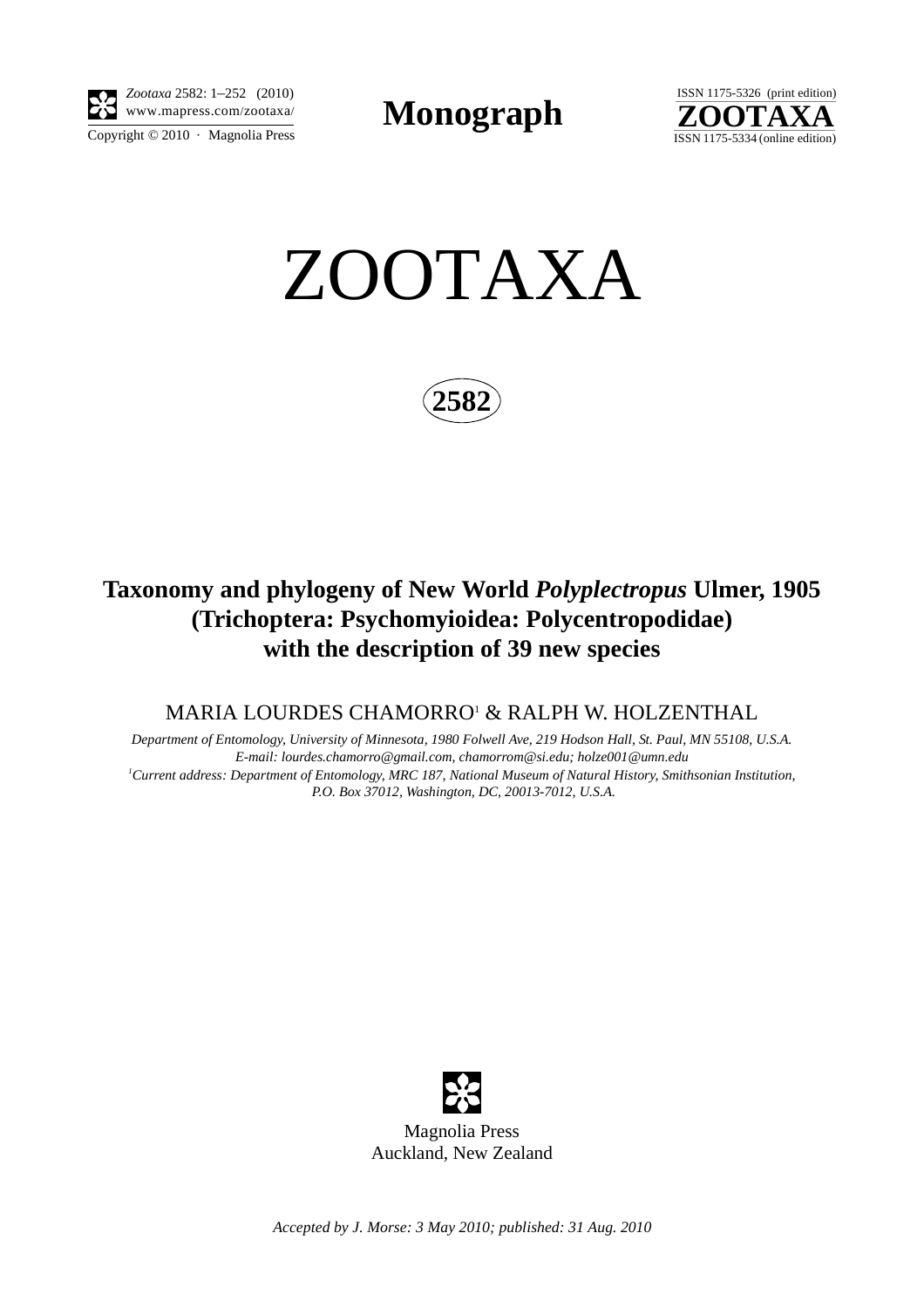### MARIA LOURDES CHAMORRO & RALPH W. HOLZENTHAL

## **Taxonomy and phylogeny of New World** *Polyplectropus* **Ulmer, 1905 (Trichoptera: Psychomyioidea: Polycentropodidae) with the description of 39 new species** (*Zootaxa* 2582)

252 pp.; 30 cm. 31 Aug. 2010 ISBN 978-1-86977-559-9 (paperback) ISBN 978-1-86977-560-5 (Online edition)

FIRST PUBLISHED IN 2010 BY Magnolia Press P.O. Box 41-383 Auckland 1346 New Zealand e-mail: zootaxa@mapress.com http://www.mapress.com/zootaxa/

© 2010 Magnolia Press

All rights reserved.

No part of this publication may be reproduced, stored, transmitted or disseminated, in any form, or by any means, without prior written permission from the publisher, to whom all requests to reproduce copyright material should be directed in writing.

This authorization does not extend to any other kind of copying, by any means, in any form, and for any purpose other than private research use.

ISSN 1175-5326 (Print edition) ISSN 1175-5334 (Online edition)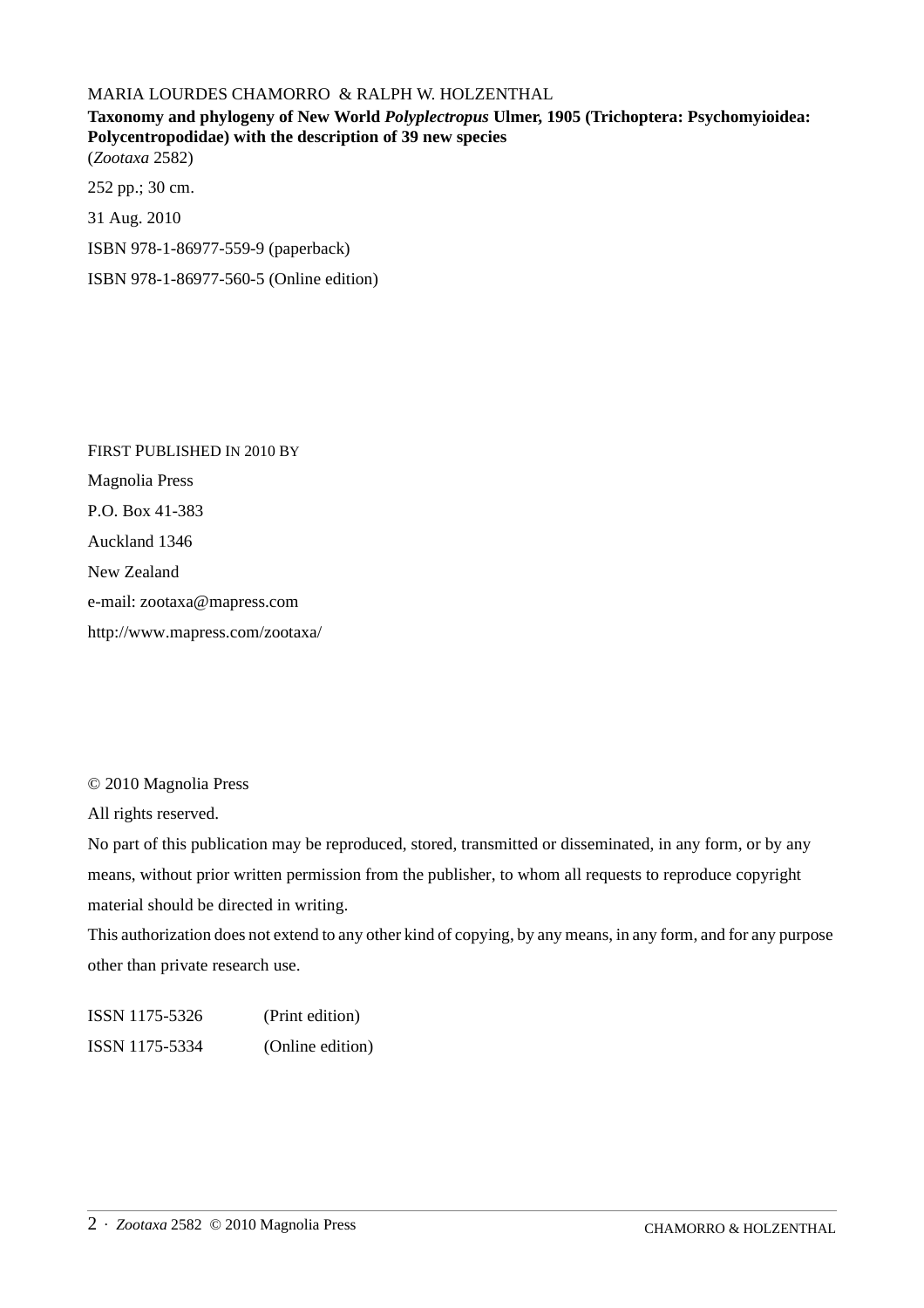#### **Table of contents**